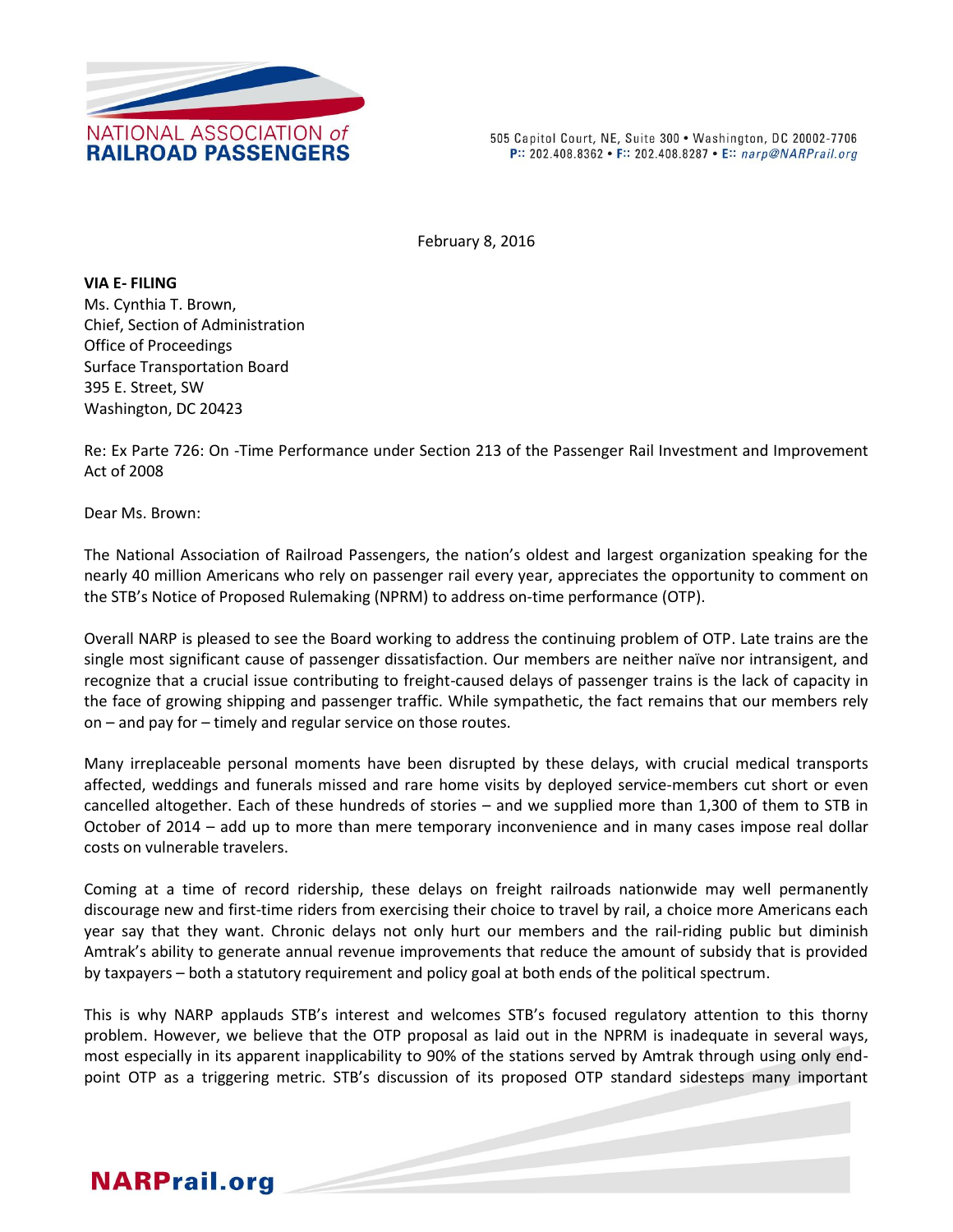concerns for the fare-paying public, such as what truly constitutes an "end point," the effect on connections, and the reality of the 30-minute standard when set against existing schedule padding.

NARP also finds it baffling that STB chose the 1973 Interstate Commerce Commission (ICC) rule as its starting point for writing an OTP standard, given that by 1974 ICC recognized its mistake and replaced the standard with one that included intermediate OTP measurements, saying "The public should be able to rely upon train schedules at intermediate stops as well as the 'final terminus' of a route." Why would STB choose to turn back the clock on the standard set by its predecessor agency – especially when that standard was the result of public hearings that included some 300 witnesses – without any real clear explanation?

Moreover, NARP believes the process STB has started misses an opportunity to create a framework that engages all stakeholders – from regulators to host railroads, operators (including Amtrak), shippers and passengers – to work together on how to improve dispatching, coordination and infrastructure so that all parties benefit.

In this comment paper, NARP offers several recommendations along with background and detailed discussion on key points driving our recommendations.

### Recommendation One

**NARP urges regulators to measure on-time arrivals at all stations, not just at the end points; to use a single 15-minute standard at each point along a train's route, and; to trigger an automatic investigation if trains on a route dip below the OTP standard more than 20% of the time.**

#### **Discussion**

The proposed definition would consider a train to be "on time" if it arrives at its final terminus no more than five minutes after its scheduled arrival time for each 100 miles the train operated, or 30 minutes after its scheduled arrival time, whichever is less. Thirty minutes would be the maximum tolerance allowed, even for national network trains which can travel more than 2,000 miles between end points.

As we noted earlier, poor on-time performance is one of the biggest problems faced by America's rail travelers, and NARP believes the STB's proposed rule-making offers the opportunity to provide a significant service improvement for passengers, generating additional revenues for Amtrak while also reducing operating costs.

On the other hand, ignoring OTP at intermediate stations – measured today using the All-Stations OTP (ASOTP) metric – could permanently hobble Amtrak from taking action on behalf of the 65% of its passengers in 24 states who get on and off at an intermediate station. Under STB's proposal, some 90% of Amtrak stations' OTP would never be measured.

OTP at route end points is irrelevant to most passengers. Three out of every four passengers using Amtrak's trains depart from and arrive at stations strung between end point cities, and never set foot in an end point

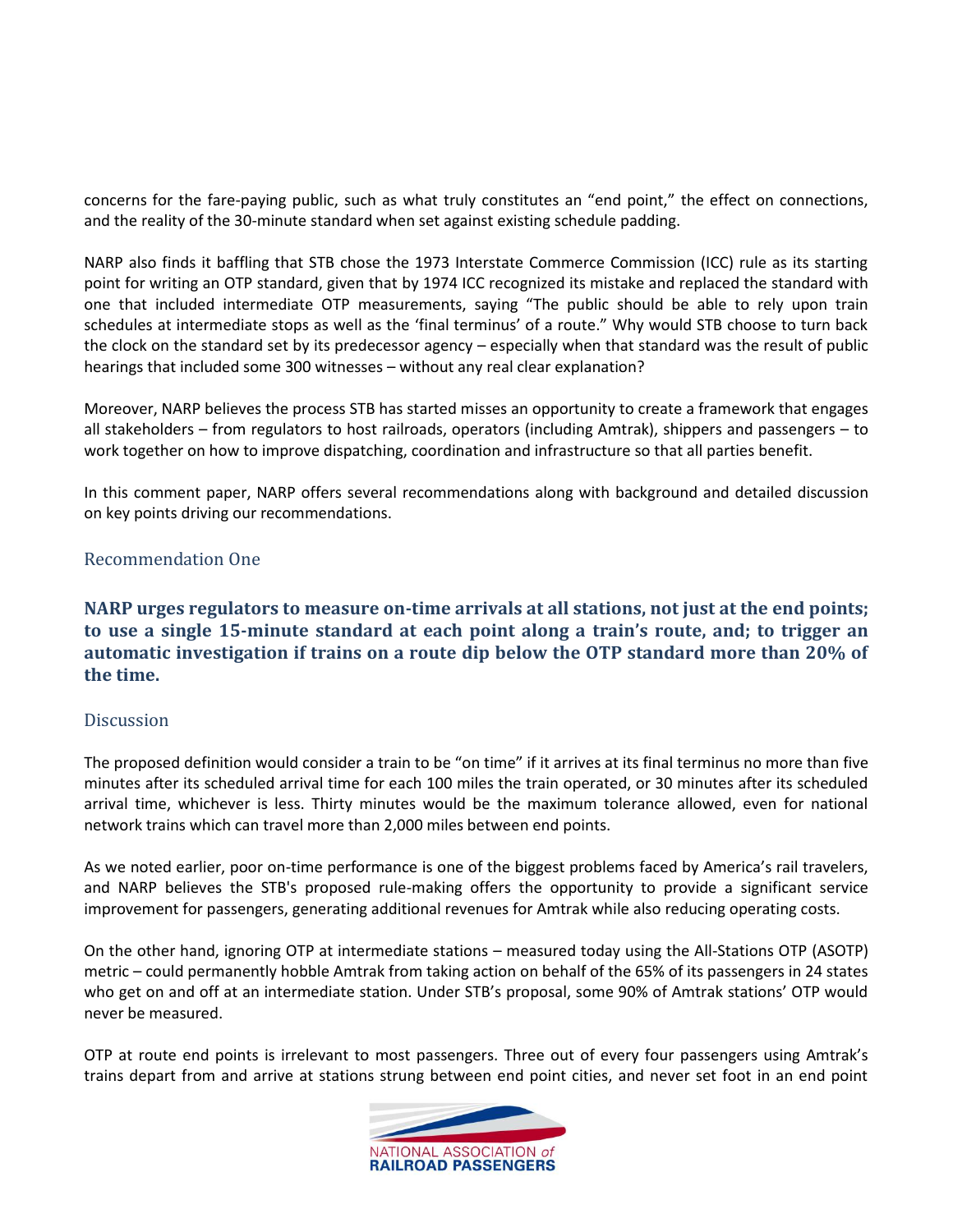station. The percent of passengers traveling between intermediate points exceeds 50% on three fourths of Amtrak's 47 routes (see accompanying table with NARP's route-by-route analysis). Intermediate stations' ridership is an important statistic throughout the system, and is significant on short, medium and long distance routes.

A random review of the Spring/Fall 2015 timetable shows significant padding on a number of routes prior to end point arrival. This "pad" can be as much as an hour or more. As a result, a train could arrive at the final station on time – and thus meet the new proposed standard – yet have been significantly late at many stations before it and inconvenienced hundreds of passengers on that trip.

Schedule adherence standards should be the same regardless of route length. In the same way that many passengers travel between intermediate points on a route, so too do passengers make trips that are significantly shorter than the route itself. They care about – and have paid for – the train arriving at their destination, not at the end of the route.

This standard is what Congress has already legislated into law: according to 49 USC sec. 24101(c)(4) "Amtrak shall…operate Amtrak trains, to the maximum extent feasible, to all station stops within 15 minutes of the time established in public timetables."

### Recommendation Two

**NARP recommends that regulators look more closely at what constitutes an "end point" station, given that there are routes at which intermediate stations constitute end-points for many individual services.**

### Discussion

As many routes are currently operated, the very first and very last stations are not always the "end points" on any given frequency. Take as an example the Pacific Surfliner service. Technically, the end points are San Diego and San Luis Obispo. Yet 11 trains a day operate only between San Diego and Los Angeles. Only two serve San Luis Obispo. Santa Barbara has five trains each way per day.

There are similar issues on many other routes, including the Capitol Corridor in California, the Cascades in Washington, New York State's Empire Service and the Northeast Corridor. Without a clear regulatory definition of where OTP will be measured, a large section of the route network could be completely devoid of any scrutiny and that would be a disservice to the travelling public.

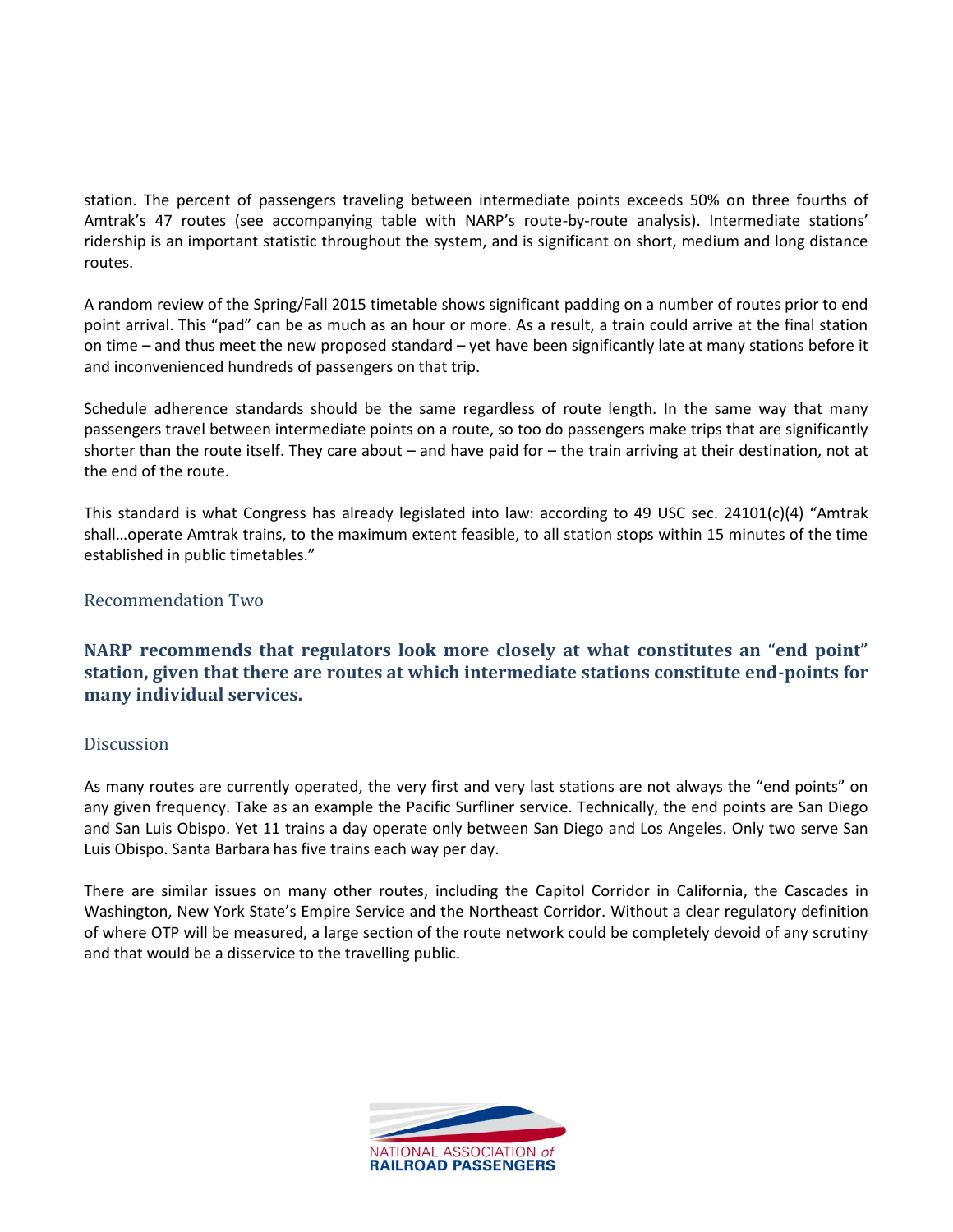## Recommendation Three

**NARP believes collected and published data should include the effect of degraded OTP on connections, and should require statistical reporting by Amtrak detailing when late trains cause passengers to miss connections or when Amtrak is forced to delay departure of trains for connecting passengers. Collected and published data should also include OTP at key "chokepoints" where passenger trains are handed off from one host railroad to another.**

### **Discussion**

Passengers who use more than one route to complete a trip represent a significant portion of Amtrak's business. In FY 2015, 2.3 million passengers generating more than \$220 million in revenue made connections between trains.

When trains arrive at transfer stations many hours late it can lead to either of two unacceptable outcomes. The connecting train departs late because it waits for the connecting passengers, or the passengers miss the connection and, in cases where there is only one departure a day, arrive at their final destination as much as 24 hours after they had planned.

There are all sorts of consequences from these scenarios. Hotel rooms are cancelled and deposits forfeited, or extra expense is imposed on the traveler. Arrivals that had been scheduled for daylight hours can instead transform into dangerous night-time arrivals at thinly staffed or unstaffed stations; this can be especially troublesome for elderly or disabled travelers, posing a real safety risk which is magnified by these populations' outsize reliance on trains as their only practical means of long-distance travel.

STB should be aware of these very real consequences of seriously late trains and consider additional metrics that track not just the percentage of trains that meet the schedule adherence standard but also the amount of delay and how that delay disrupted connections.

### Recommendation Four

**NARP believes that while Amtrak-caused delays contribute only a small fraction of the total delays reported, it is fair to use the OTP rulemaking to establish a minimum standard Amtrak must meet to avoid delays caused by equipment failures.**

### Discussion

When Amtrak experiences an equipment failure en route, it adversely affects both its passengers and the host railroad's operations, sometimes in significant ways. Congress has put significant pressure on Amtrak to cut operating expenses, and this pressure creates significant incentives for Amtrak to defer maintenance, deploying equipment that is not in a state of good repair and subject to en route failures.

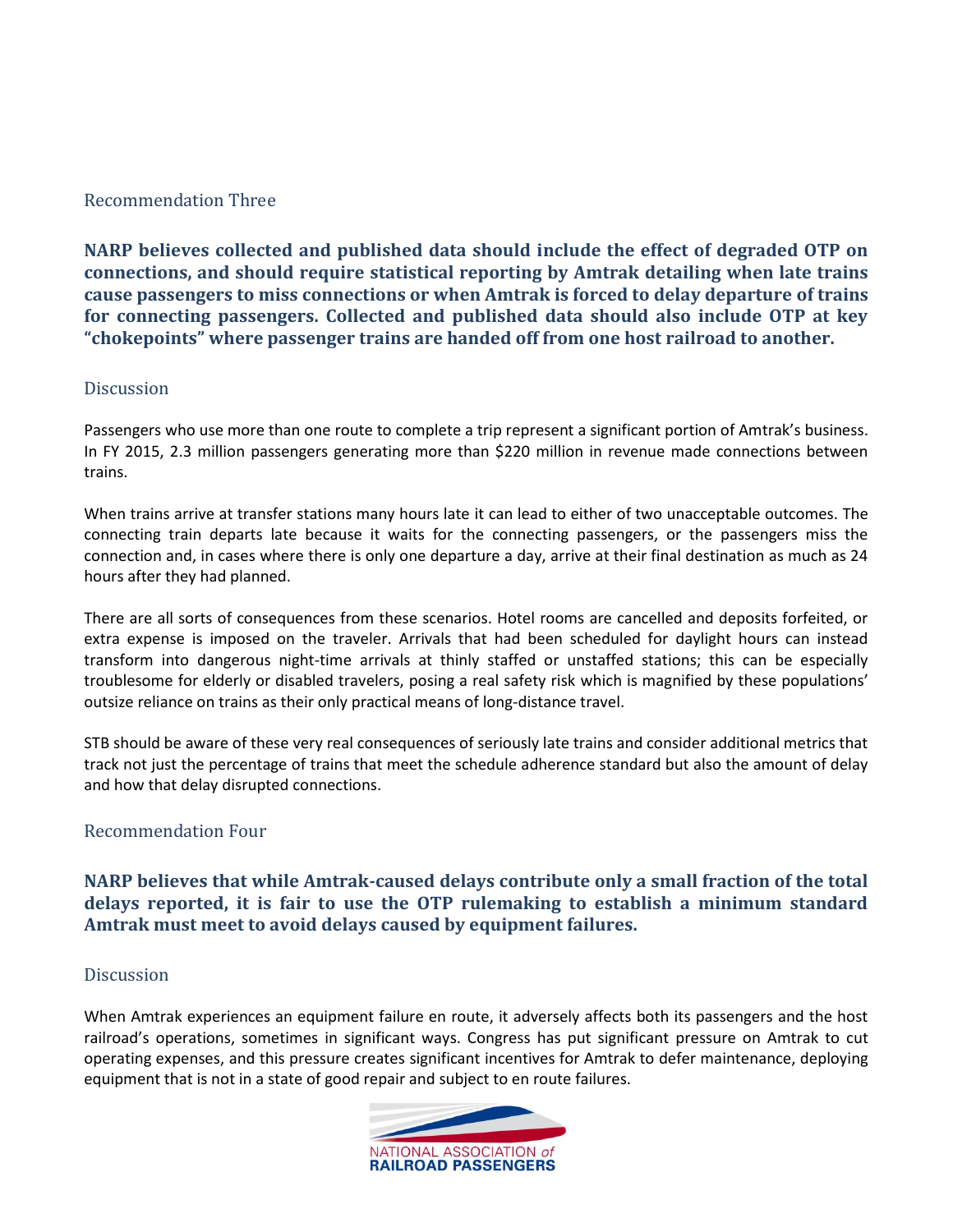To the extent that the relatively small fraction of delays is caused by Amtrak equipment problems, it can be viewed as a policy failure revealing what happens when Congress mandates performance by the national operator while systematically starving that same operator of the resources it needs to ensure that the equipment performance does not adversely affect host railroads.

STB should be aware of this issue and its importance both to passengers and to the railroads over which Amtrak trains operate.

STB should also recognize the larger environment in which these problems take place. Conflicts over OTP are in some ways just a window into larger issues our nation faces in infrastructure investment and priorities. Our national network is neglected and inadequate for the demands of a  $21^{st}$  Century economy, and is groaning under the strain of trying to serve the growing needs of shippers and rail passengers.

The American people are already voting for more trains with their wallets. Public use of trains is growing far faster than air or road travel or even the population itself. In FY 2014, Amtrak carried 30.9 million passengers – the eleventh year of record ridership in the last 12 years.

Growing congestion in other modes and rapidly dwindling transportation options in small- and mid-sized communities are driving this surge, making train travel more vital than ever to local economies across the nation. As surely as mobility powers economic growth, congestion constrains it. Millions of Americans today face loss of personal mobility: airlines are cutting back the number of flights and have reduced or discontinued service to literally hundreds of smaller cities. Millions more find flying to be too expensive, too inconvenient, or simply too unpleasant. An increasing number of young people don't own automobiles, either as a personal choice or because they are unaffordable. Many older citizens are unable or unwilling to drive their personal automobiles for more than just a few miles; this population will grow dramatically during the next few decades in the U.S., and their needs must be accounted for.

NARP believes that these people—and indeed all Americans—have the right to choose how they travel. A regulatory system that ignores on-time performance at 90% of destinations served effectively deprives taxpaying Americans of that right.

As recognized by the House Committee on Transportation itself: "By 2039 the U.S. population will exceed 400 million and the population concentration in our urban areas is increasing. Transportation solutions for these people are paramount in order to support an expanding U.S. economy. The costs of congestion and poor transportation infrastructure continue to rise for commuters: almost \$121 billion each year is wasted in time and fuel, up from only \$24 billion in 1982. In addition, Americans spend a staggering 5.5 billion hours annually stuck in traffic."

Many economists, planners and local governments have concluded that a seamless national network, using rail to tie other modes together, is the only way to provide travel options for a growing population. We agree. NARP's vision is for an expanded national network of passenger trains (short, medium, and long-distance), putting 80% of Americans within 25 miles of a train station served frequently by fast, modern and reliable trains